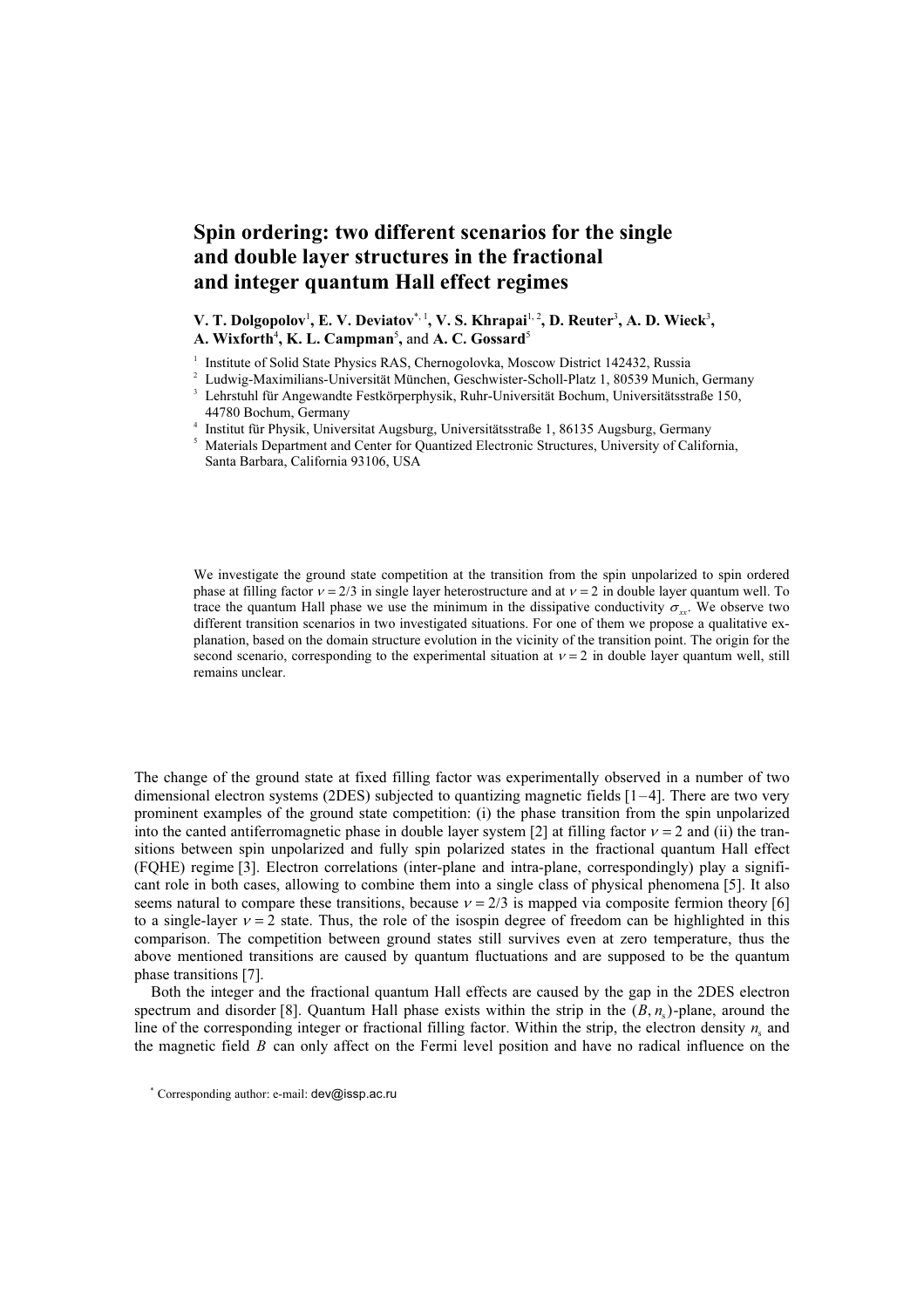physical properties of the 2DES. In contrast to this situation, in the vicinity of the phase transition point the ground state itself is a function of these two parameters  $B, n_s$  and a complicated behavior of the 2DES properties can be expected.

Under the FQHE conditions, in a strong perpendicular magnetic field  $B_{\text{norm}}$ , corresponding to the par-Under the FQHE conditions, in a strong perpendicular magnetic rield  $B_{\text{norm}}$ , corresponding to the particular fractional filling factor  $v = \frac{hc}{e^2/h}$  while the longitudinal one vanishes in the high quality 2DES. Electron spins can be considered as parallel in the high- $B_{\text{nom}}$  limit, while at the simultaneous lowering of  $B_{\text{norm}}$ ,  $n_s$  a transition into the partially spin polarized or even spin unpolarized state is predicted [9]. Qualitatively this transition can be understood as a result of the competition between the Zeeman and exchange energies in strongly correlated electron liquid. Disappearance of the minimum in the dissipative conductivity component at some electron density  $n_s^{\text{tr}}$  and reappearance of the minimum around  $n_s^{\text{tr}}$  at constant fractional filling factor was interpreted as the observation of the ground state competition [1, 3].

A very similar effect was experimentally observed [2, 10] and theoretically addressed [11] in a double-layer system with symmetric electron density distribution at integer total filling factor  $v = 2$ . In this case, the competition of different ground states is caused by the interplay between the inter-plain Coulomb energy, the spin splitting, and the symmetrical-antisymmetrical splitting. In the simplest singleparticle picture (disregarding the Coulomb interaction), each Landau level has four sublevels, originating from the spin and symmetrical-antisymmetrical splittings. At total filling factor  $v = 2$ , increasing the spin splitting causes a transition from the spin-unpolarized ground state, with anti-parallel spin orientations of occupied sublevels, to the ferromagnetic one with parallel spins. Near the transition point, the intralayer exchange interaction mixes two lowest states of the electron system and gives rise to the intermediate canted antiferromagnetic phase, characterized by interlayer antiferromagnetic spin correlations. It is easy to see the analogy to the spin transition in the FQHE regime. Experimentally, both transitions can be forced, e.g., by the gate voltage [12], or by the parallel magnetic field component, which increases the Zeeman energy and suppresses tunnelling and interlayer correlations in a double layer system.

In the present paper we investigate a competition of the ground states within the narrow strip in the  $(B, n<sub>s</sub>)$ -plane near the fixed filling factor v in two different electron systems. They are the single layer at fractional  $v = 2/3$  and the double quantum well at integer  $v = 2$ . We want to find common and different features of the 2DES behavior in the vicinity of the transition point. *-*

Our samples are grown by molecular beam epitaxy on semi-insulating GaAs substrate. Single-layer GaAs/AlGaAs heterostructure contains a 2DEG located 150 nm below the surface. The mobility at 4 K is  $1.83 \times 10^6$  cm<sup>2</sup>/Vs and the carrier density  $8.49 \times 10^{10}$  cm<sup>-2</sup>. Double-layer system is formed in a 760 Å wide symmetrically doped parabolic quantum well, containing a 3-monolayer thick AlAs sheet grown in the center, which serves as a tunnel barrier between both parts on either side. The symmetricantisymmetric splitting in the bilayer electron system as determined from far infrared measurements and



Fig. 1 Positions of the dissipative conductivity minima (open circles) as function of the gate voltage  $V<sub>g</sub>$  (which controls the electron concentration) and the normal magnetic field component  $B_{\text{norm}}$ . Solid lines show the exact positions of integer and fractional filling factors  $v$ . Magnetic field is tilted in respect to the normal to the sample plane by the angle  $\alpha = 19^\circ$ . The phase transition at  $v = 2/3$  takes place at  $n_s^{\text{tr}} = 8.77 \times 10^{10} \text{ cm}^{-2}$ .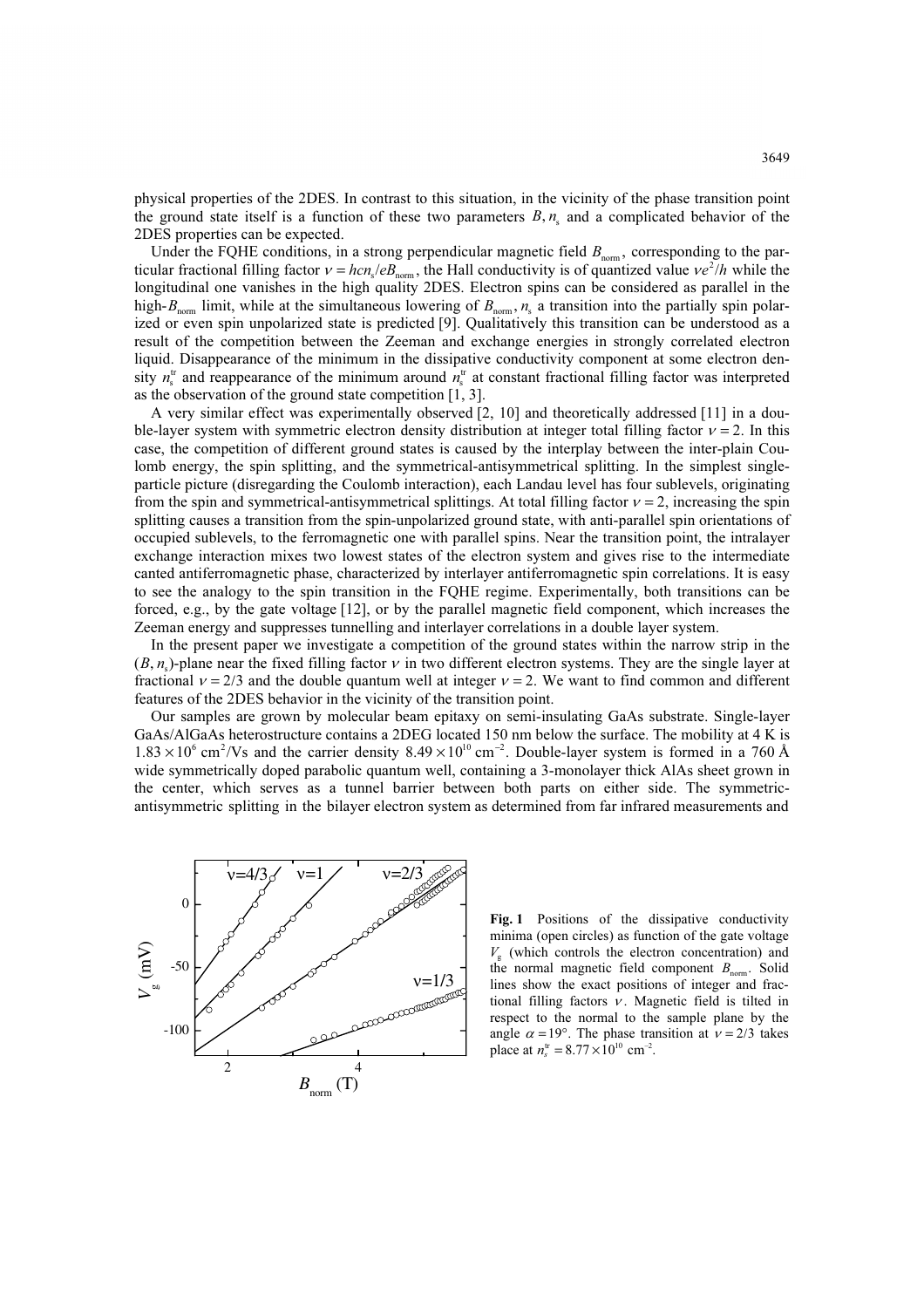

**Fig. 2** (online colour at: www.pss-b.com) (a)  $1/\sigma_{xx}$ <br>as function of the gate voltage V (electron concentraas function of the gate voltage  $\overline{V}_g$  (electron concentra-<br>tion) at different meanwise fields  $P$ tion) at different magnetic fields  $B_{\text{norm}}$ . Magnetic field is tilted in respect to the normal to the sample plane by the angle  $\alpha = 19^\circ$ . Curves are shifted for clarity. Dash highlights the minima positions (b)  $1/\sigma_{xx}$  as function of the perpendicular to the sample plane magnetic field component  $B_{\text{nom}}$  at different tilt angles  $\alpha$ :<br>0°(dash), 19° (solid), 28° (dots), 51° (dash-dot).

model calculations [13] is equal to  $\Delta_{SAS} = 1.3$  meV. Samples were prepared from two different wafers (A and B) with close growth parameters.

The samples were patterned in quasi-Corbino geometry [14] with the gate area about 0.5 mm *2* . Ohmic contacts are made to both parts of the well in double-layer samples. We trace the dissipative conductivity minimum near the fractional  $v = 2/3$  for single-layer samples and near the integer  $v = 2$  for double-layer ones in the  $(n_s, B)$ -plane by usual magnetoresistance and magnetocapasitance measurements. The experiment is performed at the temperature of 30 mK for different tilt angles of the magnetic field with respect to normal to the interface.

An example of the fan chart in  $(n_s, B)$ -plane for single layer structure is shown in Fig. 1. The fan chart lines for integer and fractional quantum Hall states at  $v = 4/3$ ; 1;1/3 do not show any peculiarities. In contrast, the ground state at  $v = 2/3$  is changing at the electron density  $n_s^{\text{tr}} = 8.77 \times 10^{10} \text{ cm}^{-2}$ . The comparison of this value with the known from the previous experiments [1, 3] demonstrates that electron density at the transition point  $n_s^{\text{tr}}$  is sample dependent. It is not surprising, because the electron–electron interaction depends on the wave function extension in the direction normal to the interface, which varies from sample to sample. As expected, the transition point shifts towards the lower electron density while increasing the parallel to the interface field component  $B_{\text{par}}$ . From our experimental data the derivative  $dn_s^{\text{tr}}/dB_{\text{par}}$  can be estimated as  $10^{10}$  (cm<sup>2</sup> T)<sup>-1</sup>.

In the vicinity of the transition point two minima in  $\sigma_{xx}$  are observable, see Fig. 2. One of them, corresponding to the upper branch in Fig. 1, is the continuation of the  $v = 2/3$  line at low electron density, the second is connected with this  $v = 2/3$  line at high density. In some region near the transition point  $n_s^{\text{tr}}$  two minima in the dissipative conductivity can be found in  $\sigma_{xx}(n_s)$  sweep at fixed *B* (see Fig. 2a) or on in  $\sigma_{xx}(B)$  sweep at fixed  $n_s$  (see Fig. 2b).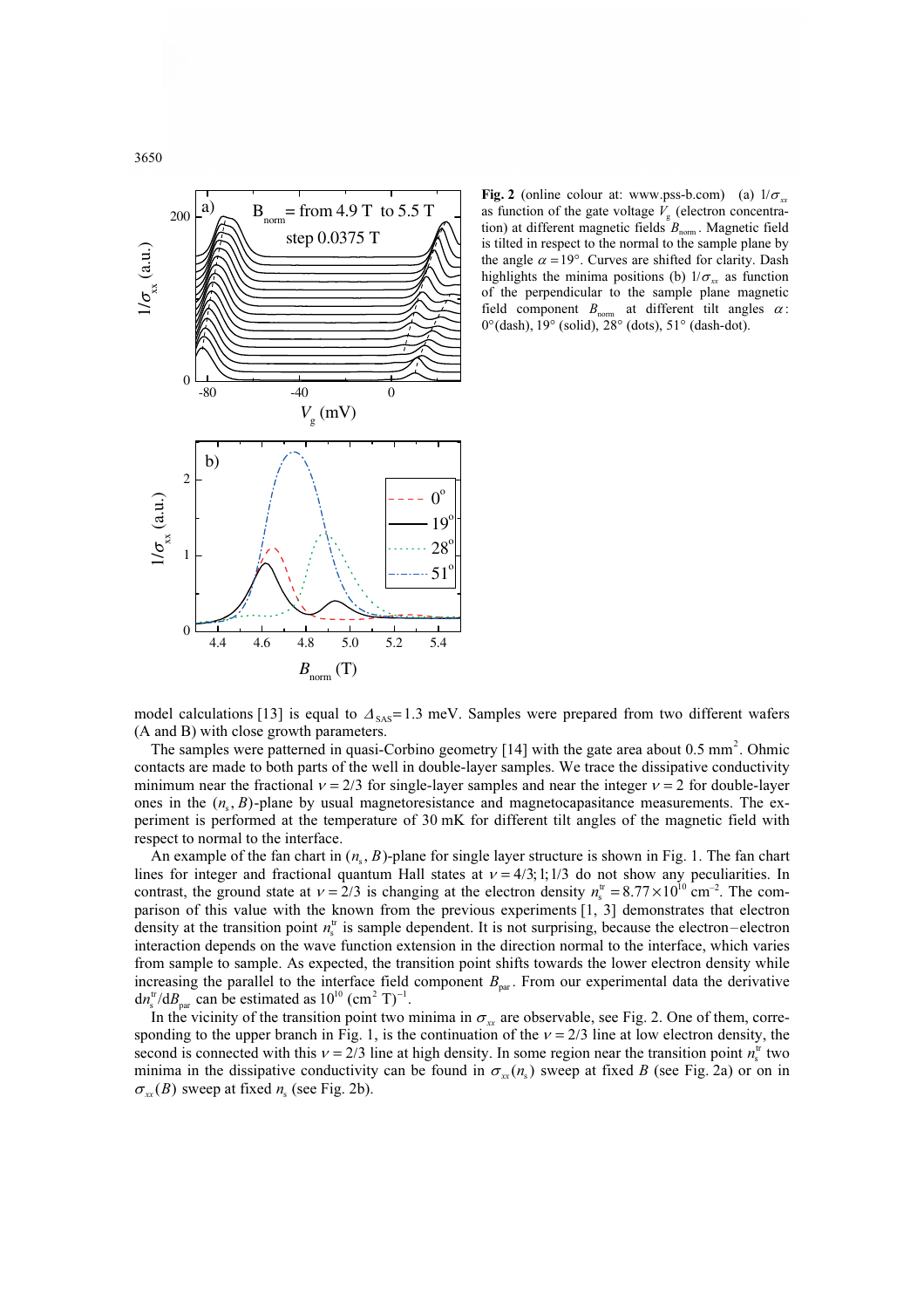

Fig. 3 Positions of the dissipative conductivity minima (open circles) as function of gate voltage  $V_g$  (which controls the electron concentration) and perpendicular magnetic field component  $B_{\text{norm}}$  for two different wafers A (a) and B (b, c). Solid lines show the exact positions of integer filling factors  $v$ . The tilt angle of magnetic field with respect to normal to the sample plane equals  $\alpha = 45^{\circ}$  (a) and  $\alpha = 50^{\circ}, 53^{\circ}$  (b, c). plane equals  $\alpha = 43$  (a) and  $\alpha = 50^{\circ}, 53^{\circ}$  (b, C)<br>The phase transition at  $v = 2$  takes place at  $n_s^{\text{tr}} =$  $3.63 \times 10^{11}$  cm<sup>-2</sup>.

At the first glance, the behavior of the double-layer system is very similar, see Fig. 3. The phase transition is observed in tilted magnetic fields for samples from wafers A (Fig. 3a) and B (Fig. 3b), c)). Under the same conditions no peculiarities are found at filling factors  $v = 3, 4$ . At tilt angles 45°, 50°, 53° der the same conditions no peculiarities are found at filling factors  $v = 3$ , 4. At tilt angles 45°, 50°, 53°<br>the ground state for  $v = 2$  is changing at the electron density  $n_s^{\text{tr}} = 3.63 \times 10^{11} \text{ cm}^{-2}$ . The density sample dependent, nevertheless, qualitatively all observations are sample independent, as it is easy to see sample dependent, nevertheless, qualitatively all observations are sample indeprendent of Fig. 3a)–c). The derivative  $dn_s^{\text{tr}}/dB_{\text{par}} \sim 4 \times 10^{10}$  (cm<sup>2</sup> T) -<sup>1</sup>. The same order of the value  $d n_s^{\text{tr}}/d B_{\text{par}}$  as in the FQHE case means that we deal with similar competition between Coulomb and Zeeman energy in both cases.

Remarkably, the symmetry of  $\sigma_{xx}$ -minima positions in Figs. 1 and 3 is totally different. In Fig. 3 the upper branch is the continuation of the  $v = 2$  line at high electron density and the bottom one is connected with this line at low density. Such a scenario is totally different from the FQHE case.

We have to mention that the existence of two minima in the  $(B, n<sub>s</sub>)$ -plane is non-trivial and needs and explanation. We propose here the explanation, based on the consideration of domain structure in the vicinity of the transition point  $n_s^{\text{tr}}$ . It is well known and clearly shown experimentally, that in both cases the complicated domain structure does exist in the vicinity of the transition point. The area covered by domains of one phase is a function of the filling factor  $v$ . At the points  $n_s^{\text{tr}}$ , the areas covered by different phases are equal and the system demonstrates non-zero dissipative conductivity due to the percolation in phase boundaries. One can expect the appearance of the deep minimum in  $\sigma_{xx}$  if the domains, belonging to one of the phase, would create an infinite cluster. Because the Zeeman splitting is smaller in weak magnetic fields, it is natural to expect that domains with low-field configuration prevails at filling factors above  $v = 2/3$  and  $v = 2$ . Such the way of explanation seems to give an adequate description for the diagrams corresponding to filling factor  $v = 2/3$  in the single layer 2DES, but hardly can describe the obser